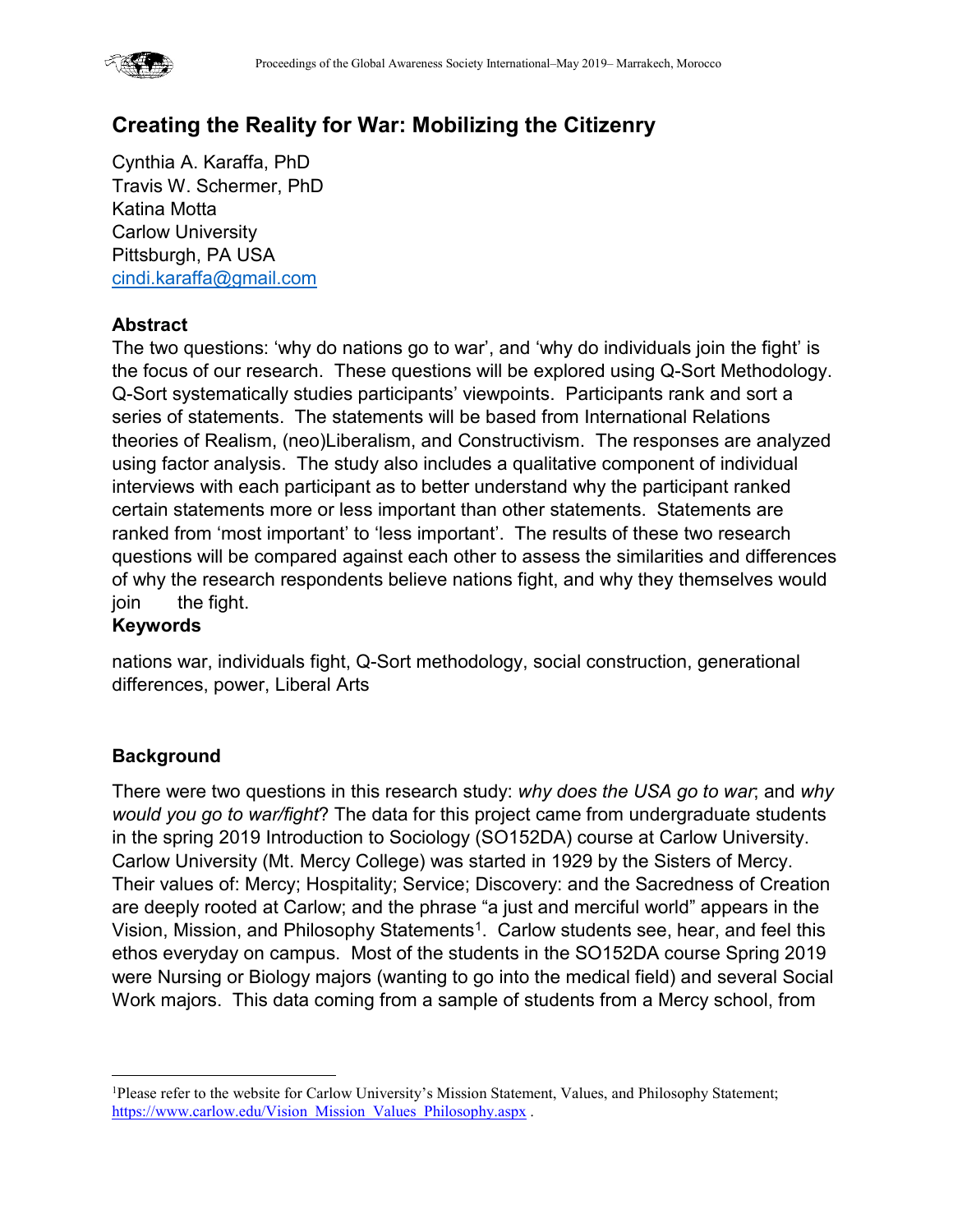students going to the medical professions, may not be reflective of the entire population of traditional-aged college students at Carlow or in the USA.

To start the research process, two psychology and four political science faculty members were interviewed and asked the question, "*What is your top-of-mind response to: why do nations/people/groups go to war*"- *No analysis nor explanation, just top five words or phrases*." The responses were: nationalism, religion, money, resources, culture, greed, militarism, human nature, tribalism, hatred (of 'the other'), ideology, 'us' vs 'them' thinking, xenophobia, and power (one respondent stated- all of the other reasons given are just sub-sets of the struggle for power.) The six faculty members consistently used the above listed words. A literature review of classical and current theories and thinkers was the next step in gathering words and phrases. A variety of concepts reviewed were: the Ionians, the Sophists, Socrates, Plato, Normative Theory, Aristotle, Realist, Classical/Modern Liberalism, Environmentalism, Feminism, Marxism, Traditional Conservatism, and Constructivism. Resulting from these two steps: faculty interviews and a literature review, came the 45 words used in the Q-Sort:

- (1) Power (2) Justice
- (3) National Self-Interest (4) Nationalism
- (5) Freedom (6) Duty
- 
- 
- 
- 
- 
- 
- 
- ([2](#page-1-0)1) Conscientious Objector (Would not fight/Would not kill)<sup>2</sup>
- (22) Equality of all groups and people
- (23) Tradition of serving in the military
- 
- (26) Humanity-First (27) Ethics
- (28) Trust in Leadership (29) Patriotism
- (30) Allegiance (31) Honor
- 
- 
- 
- 
- 
- 
- (43) Safety/Security of Self (44) Injustice
- (45) Distrust
- -
	-
- (7) Ideology (8) Democracy
- (9) Technology (10) Human Rights
- (11) Religion (12) Control over scarce Resources (water, oil, etc.)
- (13) Economics (14) Costs/Human Life
- (15) Greed (16) Culture
- (17) Militarism (18) Hatred of the "Other"
- (19) Common Cause (20) Safety/Security of Nation,
- 
- 
- 
- (24) Human Nature (25) Country-First
	-
	-
	-
- (32) Virtue (33) Rhetoric
- (34) Environment (35) Climate Change
- (36) Costs/Monetary (37) Beliefs
- (38) Values (39) Camaraderie
- (40) The military history of the USA
- (41) "Us" versus "Them" (42) Safety/Security of Family
	-

<span id="page-1-0"></span><sup>&</sup>lt;sup>2</sup> The 45-sort words intentionally not defined the words, other than Conscientious Objector (would not fight/Would not kill). Many students never heard this phrase.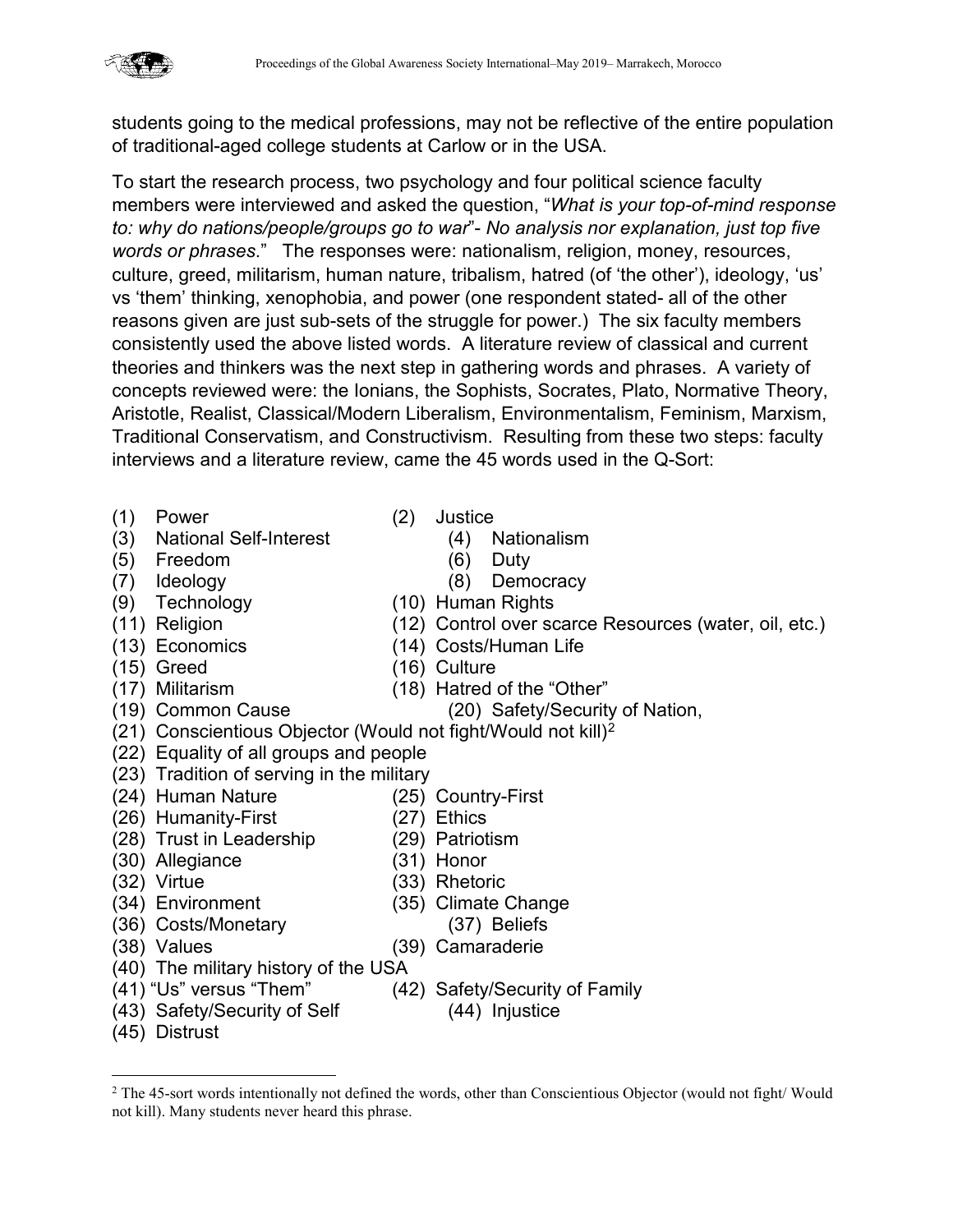

#### **Research Aims**

One aim of this exploratory research was to determine whether nations and individuals go to war and fight for the same reasons. A second aim was to ascertain what words/statements may need to be added, discarded, or changed for a future larger, more definitive study. This was exploratory research; we were not assessing an individual theory or trying to test a hypothesis.

"If we knew what we were doing, it wouldn't be called research, would it?"

Albert Einstein (1879-1955)

#### **Method**

There were two questions in this research study: *why does the USA go to war*; and *why would you go to war/fight*? The data for this project came from undergraduate students in the spring 2019 Introduction to Sociology (SO152DA) course at Carlow University. Question one, *why does the USA go to war* was asked on Monday, April 8, 2019; question two, *why would you go to war/fight* was asked on Wednesday, April 10, 2019. Each student had their own 45-word set of index cards to arrange in a normal distribution format into a symmetrical bell-shaped graph of 2 words in the first column, 3 words in the second column, 6 words in the third column, 7 words in the fourth column, 9 words in the fifth/middle column, 7 words in the sixth column, 6 words in the seventh column, 3 words in the eight column, and 2 words in the ninth column. The graph from left to right was labeled less important to most important. Each student had their own work station, a table of approximately 48 inches in length and 36 inches in width to sort their words into the distribution. This allowed each student to sort and view their distribution while making the decision in which column to place each word or statement. The average time for the students to do the sorts was approximately 15-25 minutes. Both questions used the same set of 45words.

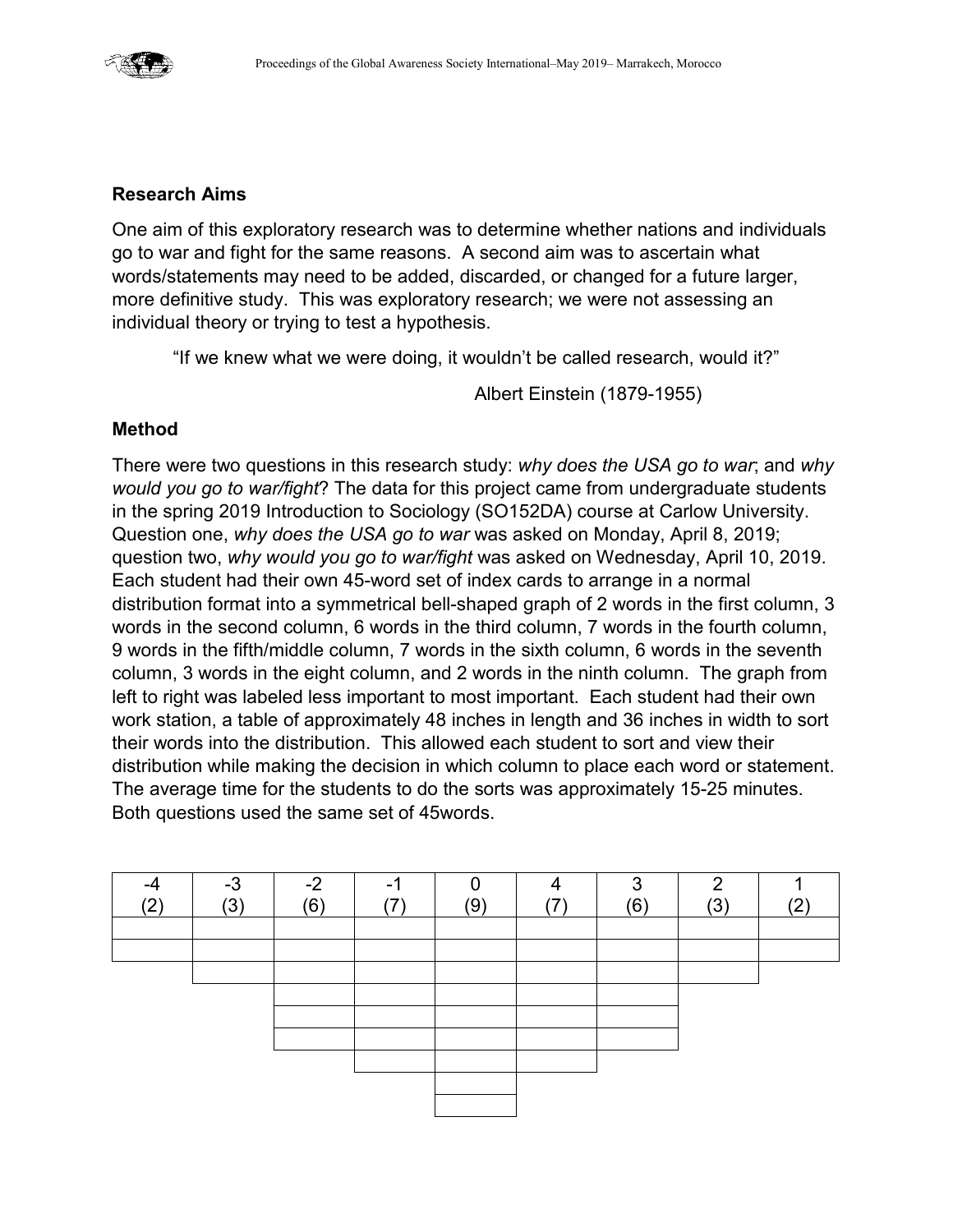

PQ Method 2.35 by Peter Schmolck, a free download, from

<http://schomolck.org/qmethod/> was used for the factor analysis portion of this research. The Q Method or Q sorting is "the technical means whereby data are obtained for factoring" (Watts and Stenner, 2005, p. 77). According to Stenner, the Q method is *qualiquantological*; the data obtained from the sorts are used in the factor analysis, keeping in mind that these words and statements are arranged from the *viewpoint* of each participant, and the subsequent interview with each participant after completing each sort is the *subjective expressions* of the participant (p. 69). The Watts and Stenner article in *Qualitative Research in Psychology* provides a detailed explanation of Q Methodology.

Q Methodology employs a *by-person* correlation and factor analytic procedure. It is the *overall configurations* produced by the participants that are intercorrelated and factor analyzed. The initial correlation matrix reflects the relationship of each Q sort configuration with every other Q sort configuration *not* the relationship of each item with every other item. (p. 80)

Each student was individually interviewed on Monday and Wednesday. The Monday sort question *why does the USA go to war* had three interview questions: (1) why did you choose those words/concepts as "most important"; (2) why did you choose those words/concepts as "less important"; (3) is there anything else you would like to add the USA and war/ overall, reasons why the USA goes to war. The Wednesday interview questions for *why would you go to war/fight* were: (1) why did you choose those words/concepts as "most important"; (2) why did you choose those words/concepts as "less important"; (3) why are your perceptions/beliefs similar/or dissimilar as to why the USA would go to war and why you as an individual would go to war/fight.

#### **Student Participants**

There were 28 students registered for this course; all were between the ages of 18 to 21 years old. Of the 28 students, we obtained 21 completed Monday/Wednesday sorts; two students did not follow the directions, and five students attended on Monday and completed the sort, but not on Wednesday to complete the sort for the second question. Of the five students who did not come to class on Wednesday for the second question, all were female, three were not born in the USA; they were born in the Nepal/Bhutan region of the world, (all age 19), and did not have a political affiliation. The other two female students who did not sort the second question were born in the USA; one was Republican (age 19) and the other had no political affiliation (age 20). Of the two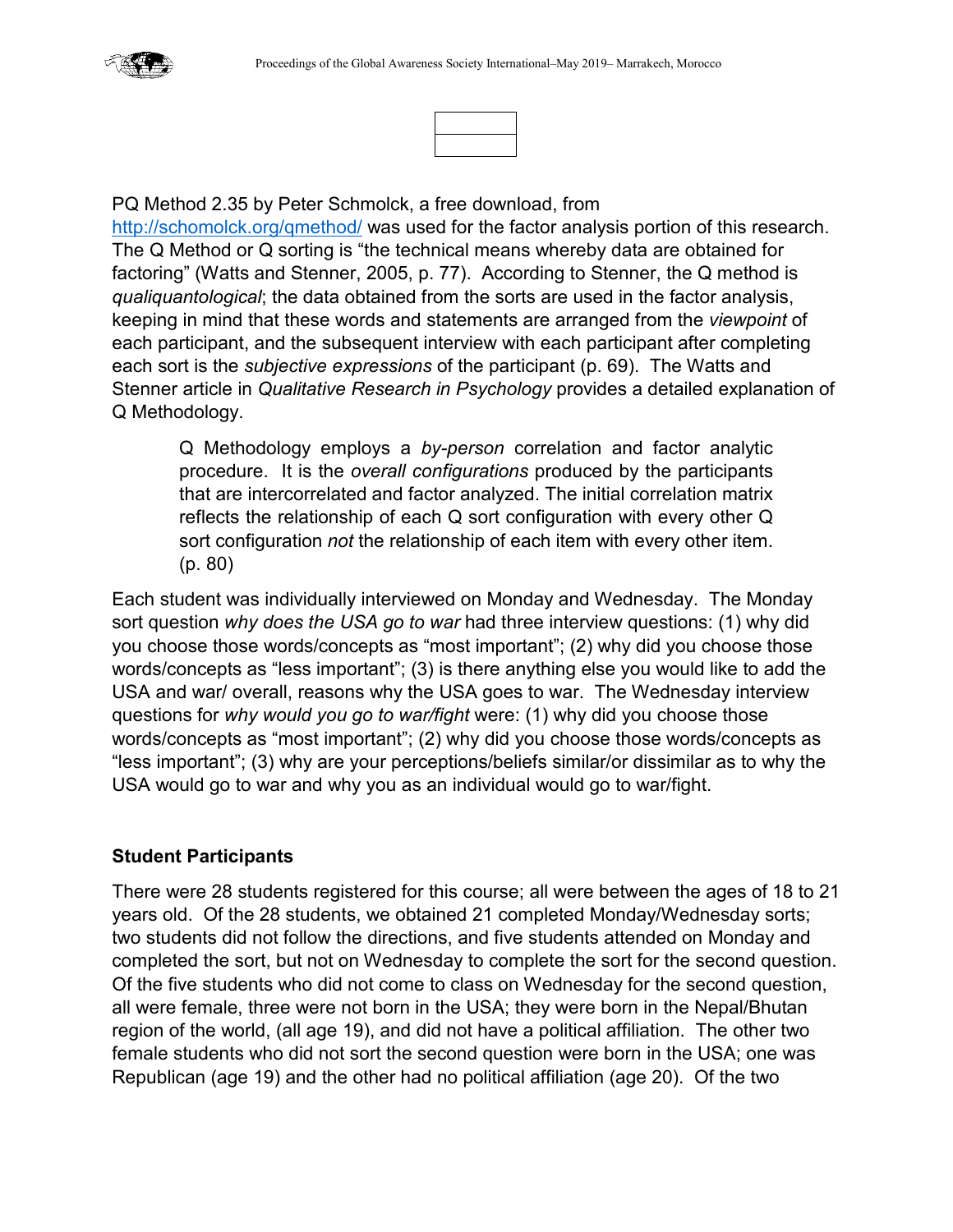

students who did not follow directions, one was born in the USA and a Democrat; the other was foreign born with no political affiliation.

Within the group of 21 students that completed both Monday and Wednesday sorts, 16 were female and five were male. The summary of female students' political affiliation is as follows: Independents = 6; Democrat = 5; Republican = 4; and None = 1. There were no male Republicans in the sorts; male affiliations were: Democrat = 3; Independent = 1; and, None = 1. All but two of the 21 students who completed the sorts on both Monday and Wednesday were born in the USA. The male foreign-born student was from Myanmar (previously Burma before 1989), age 19 with a political affiliation of Democrat. The female foreign-born student was from Nepal/Bhutan region, age 19 with no political affiliation.

## **Findings**

#### *Question One*

Based on the Factor Matrix and Scores for question one, *why does the USA go to war*, the analysis produced three strong factors. Factor 1A has been labeled *Political Hegemony*; the interpretation is based on high factor scores for: Safety/security of Nation; Freedom; Power; Safety/security of self; and Control over scarce resources (water, oil, etc.). The next set of words with high scores were: Democracy, Allegiance, Country-first, Nationalism, and National self-interest. The lowest scores were: Technology; Culture, Rhetoric, Environment, and Climate change. Two highest ranking Distinguishing Statements for this factor were: Safety/security of Nation; and Freedom.

Factor 1B has been labeled *Economic Hegemony*; the interpretation is based on high factor scores for: Power; Country-first; Greed; Economics; and Safety/security of Nation. The next set of words with high scores were: Technology; Patriotism; National selfinterest; Nationalism; and Militarism. The lowest scores were for: Culture; Injustice; Common cause; Costs/monetary; and Ethics. Four closely ranked Distinguishing Statements for this factor were: Country-first; Economics; Technology; and Patriotism.

Factor 1C has been labeled *Social Hegemony*; the interpretation is based on high factor scores for: Power; Control over scarce resources (water, oil, etc.); Hatred of "Other"; Safety/security of Nation; and Greed. The next highest set scores were for the words: Freedom; Distrust; Inequality of groups and people; and "Us" verses "Them". The lowest scores were for: Values; Technology; Tradition of serving in the military; The military tradition of the USA; and Camaraderie. The highest ranking Distinguishing Statement for this factor was Hatred of "Other". Two lesser ranking Distinguishing Statements were: Freedom; and Distrust.

#### *Question Two*

Based on the Factor Matrix and Scores for question two, *why would you go to war/fight*, the analysis produced two strong factors. Factor 2A has been labeled *Good of All Humankind*; the interpretation is based on high factor scores for: Human Rights;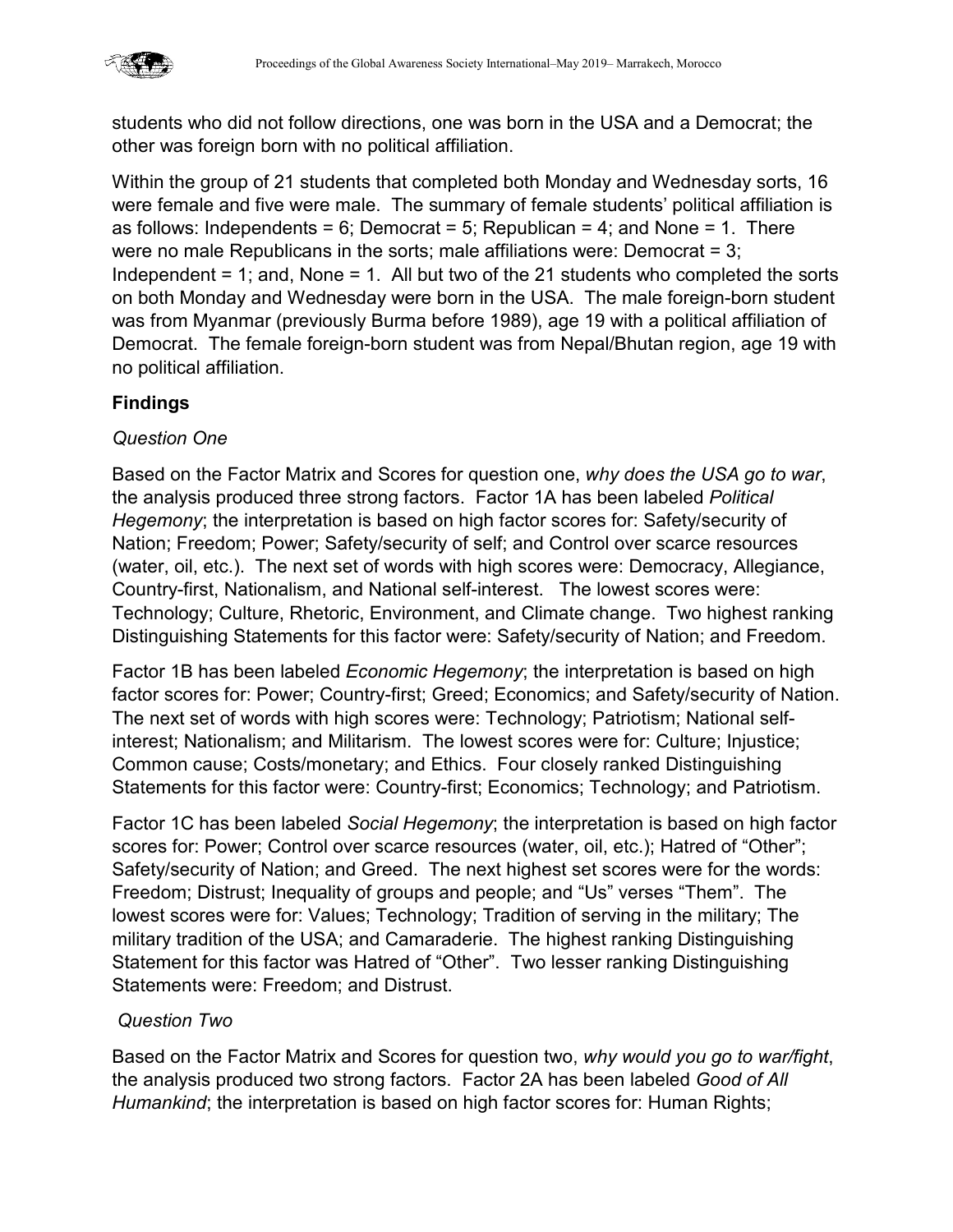

Safety/security of Nation; Humanity-first; Justice; Freedom. The next highest scores were for the words: Inequality of groups and people; Safety/security of family; Injustice; Democracy; and Ethics. The lowest scores were for: Tradition of serving in the military; The military tradition of the USA; Greed; "Us" verses "Them"; Hatred of the "Other". The very highest ranking Distinguishing Statement was Human Rights; followed by four closer ranked Distinguishing Statements: Human-first; Justice; Inequality of groups and people; Safety/security of Family; and Injustice.

Factor 2B has been labeled *Security based in Democratic Freedom*; the interpretation is based on high scores for: Safety/security of Family; Safety/security of Nation; Safety/security of Self; Freedom; and Power. The next highest scores were for the words: Human Rights; Allegiance; Country-first; and Democracy. The two lowest scores were for: Rhetoric, and Climate Change. The only two high ranking Distinguishing Statements were: Safety/security of Nation; and Freedom.

#### **Discussion**

According to the website Oldest.org, as of October 2018, the average age of the 115th Congress was 57.8 years for the House of Representatives and 61.8 years for the Senate. This was among the oldest Congress in history (Quorum.) In 2018, the oldest ten members ranged from 82 to 88; birth years were 1936 to 1930: three were Democrats, of which two were females, one white, one black, and one white male; seven were Republicans, all white males. The oldest member, a Republican, was 11 years-old when the USA entered World War II. On November 6, 2018, the youngest person to be elected to serve in Congress was 29 year-old Alexandria Ocasio-Cortez (AOC), a female Democrat of Puerto Rican decent from New York, born in 1989; almost a 60-year difference between the oldest and youngest in the 116<sup>th</sup> Congress.

Why is the age difference important to this exploratory research? Generations<sup>[3](#page-5-0)</sup> exhibit similar characteristics, experienced certain life events together that shaped their generation, and preferences for certain values based on life these experiences (Center of Generational Kinetics.) The oldest ten members of the United States Congress lived through the Great Depression (1929-1939) and World War II (1939-1945), a time period that shaped the worldview of the USA as a world savior and hegemon. The youngest person of Congress was barely over two-years old during Desert Storm, the first Gulf War in 1991. The first war to be shown in real time on television (Atlanta Magazine.) And, for some the Gulf War was a manipulation of the press and a pack of lies (Moyers), (Timeline). "Generation-shaping trends are most influential as people come of age, which means that members of a particular generation will develop and share

Baby Boomers: Born 1946 – 1964

Traditionalists or Silent Generation: Born 1945 and before <https://genhq.com/faq-info-about-generations/>

<span id="page-5-0"></span> <sup>3</sup> Gen Z, iGen, or Centennials: Born 1996 – TBD

Millennials or Gen Y: Born 1977 – 1995

Generation X: Born 1965 – 1976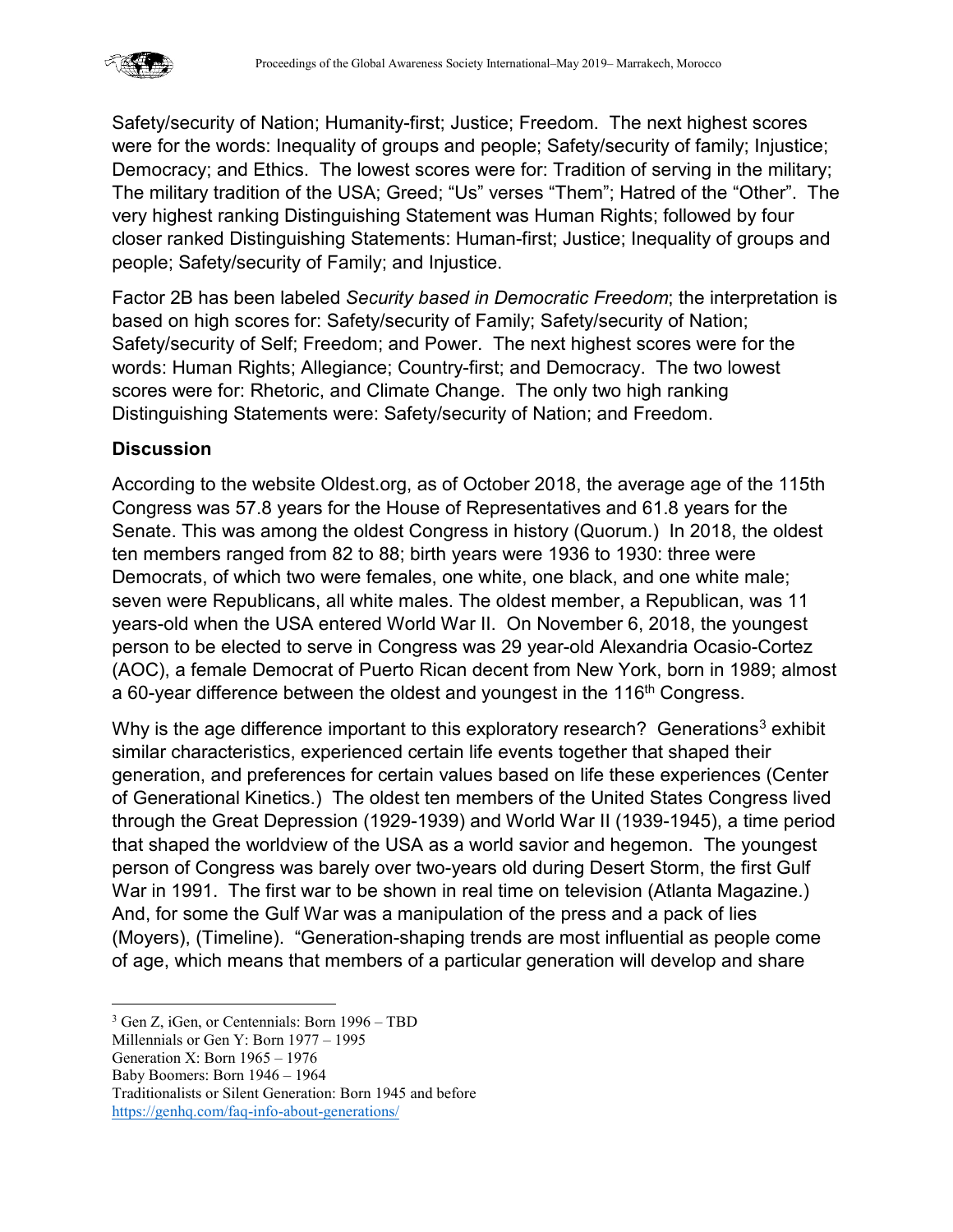

similar values, beliefs, and expectations" (Generational Kinetics). Also, according to Generational Kinetics, "Millennials are the most consistent generation globally. However, there are important differences between Millennials raised in an urban environment versus those raised in a rural one or those who move to a new country." The construction of *reality* is very different for each generation. The current Congress of the United States is making laws, policies, appointing judges, etc., based on a certain generational view of their reality, which may or may not be *true* to today's world.

As stated in Karaffa (2012) The phenomenological analysis base is everyday life, "knowledge is almost always characterized by typification and oriented to solving practical problems…then this knowledge is influenced by the accumulated weight of institutionalized knowledge produced by others" (Abercrombie, 2006, p. 290). The critics of phenomenology contend that it deals with trivial topics, is purely descriptive, has little empirical application, and neglects social structure; however, it is that these "trivial topics" and intentions are the building blocks of social structure. *Constructivism* focuses on "the meaning-making activity of the individual mind" (Crotty, 1998, p. 58), whereas *constructionism* focuses on "the collective generation and transmission of meaning" (p. 58). The students in this study grasped the notion of ontological relativity- that each person has a unique personal history from which to make sense of and create an individual reality that is valid to the self, while at the same time knowing that culture has an enormous influence on an individual's worldview. "A large swaying factor in a person's political opinion, especially the younger generation, are the families. The families are typically the first influencers to someone's political stance. From then on, the person gathers their own knowledge and experiences forming their opinions to suit their desired political party. It is not uncommon for a person to change their political preferences throughout their lifetime" (female, age 20, Republican, born in the USA).

For the question *why does the USA go to war*, one student, during the interview, summed it up in one word "GREED!". "The world is a greedy place and everyone wants more for nothing. The government is corrupt; elites only think of themselves, and not others. The government does not care about the environment, climate change, the cost of individual lives, they are not the ones doing the fighting" (female, 19, Democrat, born in the USA). In the interviews, many students stated that the environment and climate change would not cause the USA to go to war. A 19-year-old Independent believes that the United States puts "virtue and ethics" as the least important reasons to go to war, and that "power impacts" everything. "We don't have to go to war. Only if we are threatened. We don't have to establish power because all the countries know we are superior" (male, 19, Democrat, born in the USA). "I think power is the most important reason the USA goes to war because people tend to fight over control. I think people disagree and go to war because of the differences in their beliefs" (Female, 20, Republican, born in the USA). Many of these college students believe no country would challenge the USA. And, many believed that cyber-terrorism, or cyber threats are not a major concern for the USA.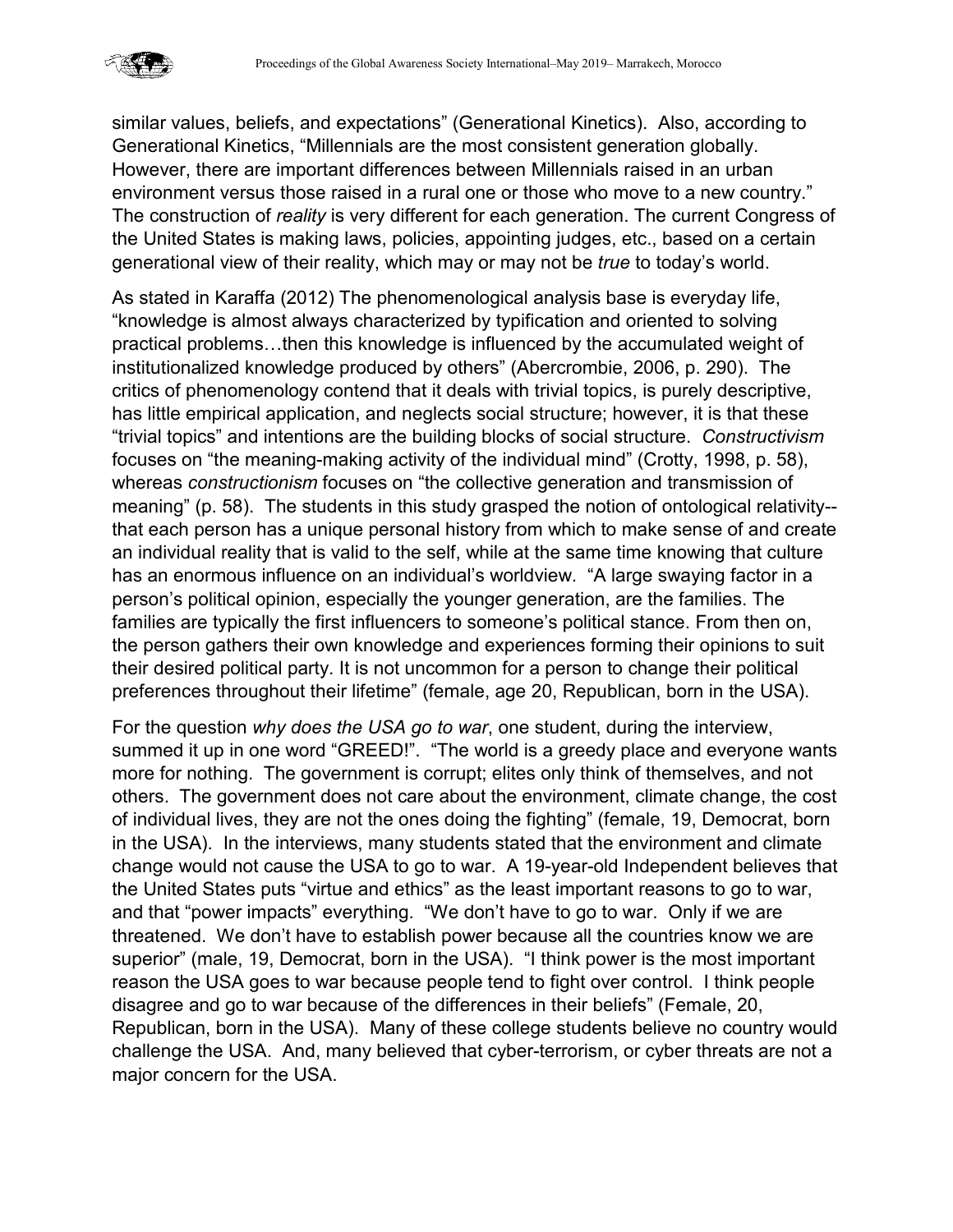

However, what do the active-duty troops of the United States Military believe? Please refer to the graph on the next page from the Military Times. According to a Military Times 2018 poll, troops fear a new war[4](#page-7-0) is coming soon:

Nearly half of all current military troops believe the United States will be drawn into a major war soon, a jarring rise in anxiety among service members worried about global instability in general and Russia and China in particular. About 46 percent of troops who responded to the anonymous survey of currently serving Military Times readers said they believe the U.S. will be drawn into a new war within the next year. That's a jarring increase from only about 5 percent who said the same thing in a similar poll conducted in September 2017. The fears of war come as President Donald Trump in the last year has repeatedly emphasized improving military readiness in the face of growing threats from foreign adversaries…top Pentagon officials have spoken publicly about the need to prepare for a conflict against a "near-peer" adversary. When asked about specific countries, troops said Russia and China were among their top concerns.

<span id="page-7-0"></span> <sup>4</sup> [https://www.usatoday.com/story/news/world/2019/05/14/iran-trump-bolton-dragging-tehran-devastating-and](https://www.usatoday.com/story/news/world/2019/05/14/iran-trump-bolton-dragging-tehran-devastating-and-unnecessary-war/3664144002/)[unnecessary-war/3664144002/](https://www.usatoday.com/story/news/world/2019/05/14/iran-trump-bolton-dragging-tehran-devastating-and-unnecessary-war/3664144002/)

As of mid-May 2019, some believe that the current Administration may 'drag' the USA into a war with Iran.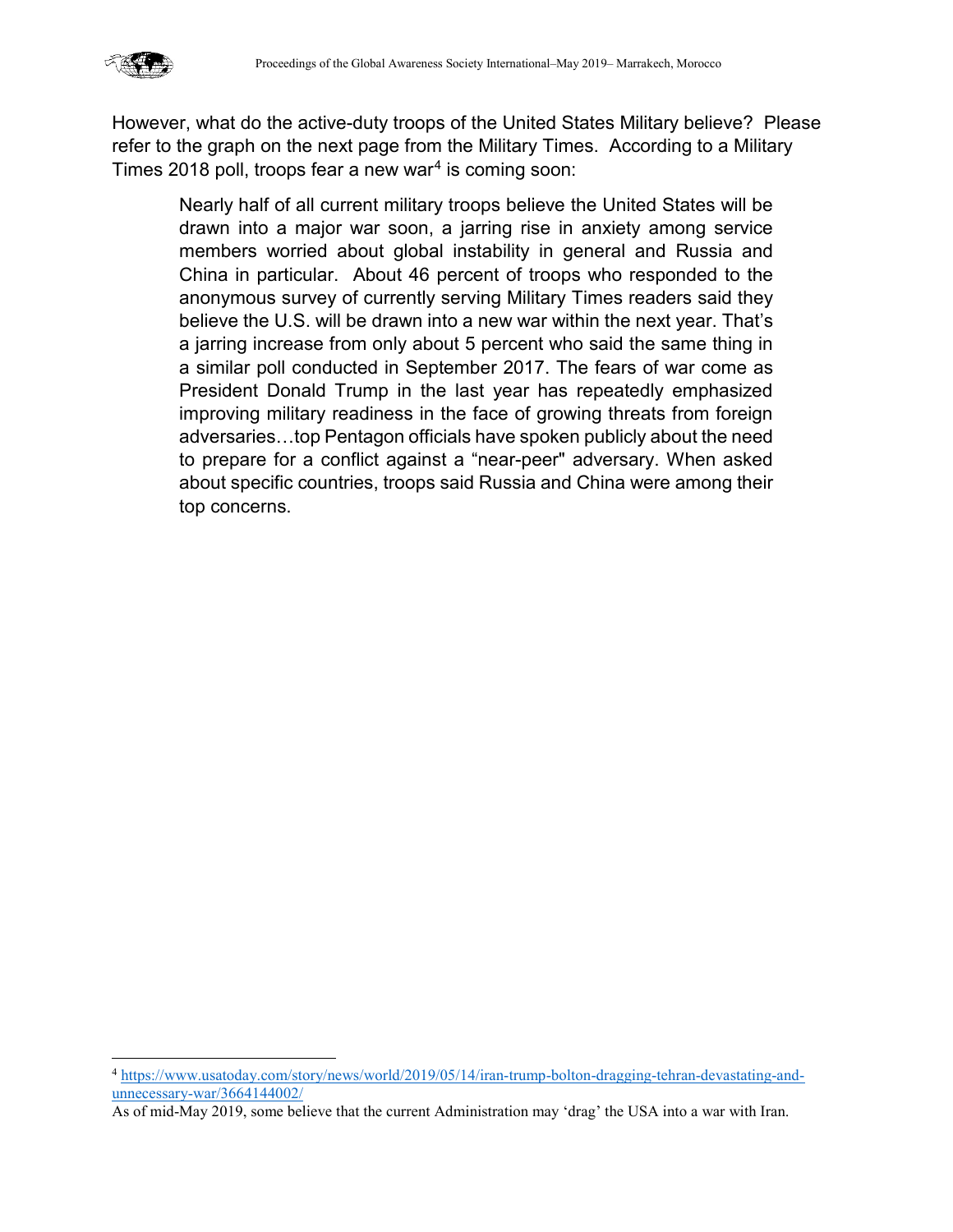

# **What Troops Worry About Most**

Which of the following groups or issues do you believe are a significant or a very significant threat to national security?



SOURCE: Poll of active-duty Military Times readers conducted in between Sept. 20 and Oct. 2.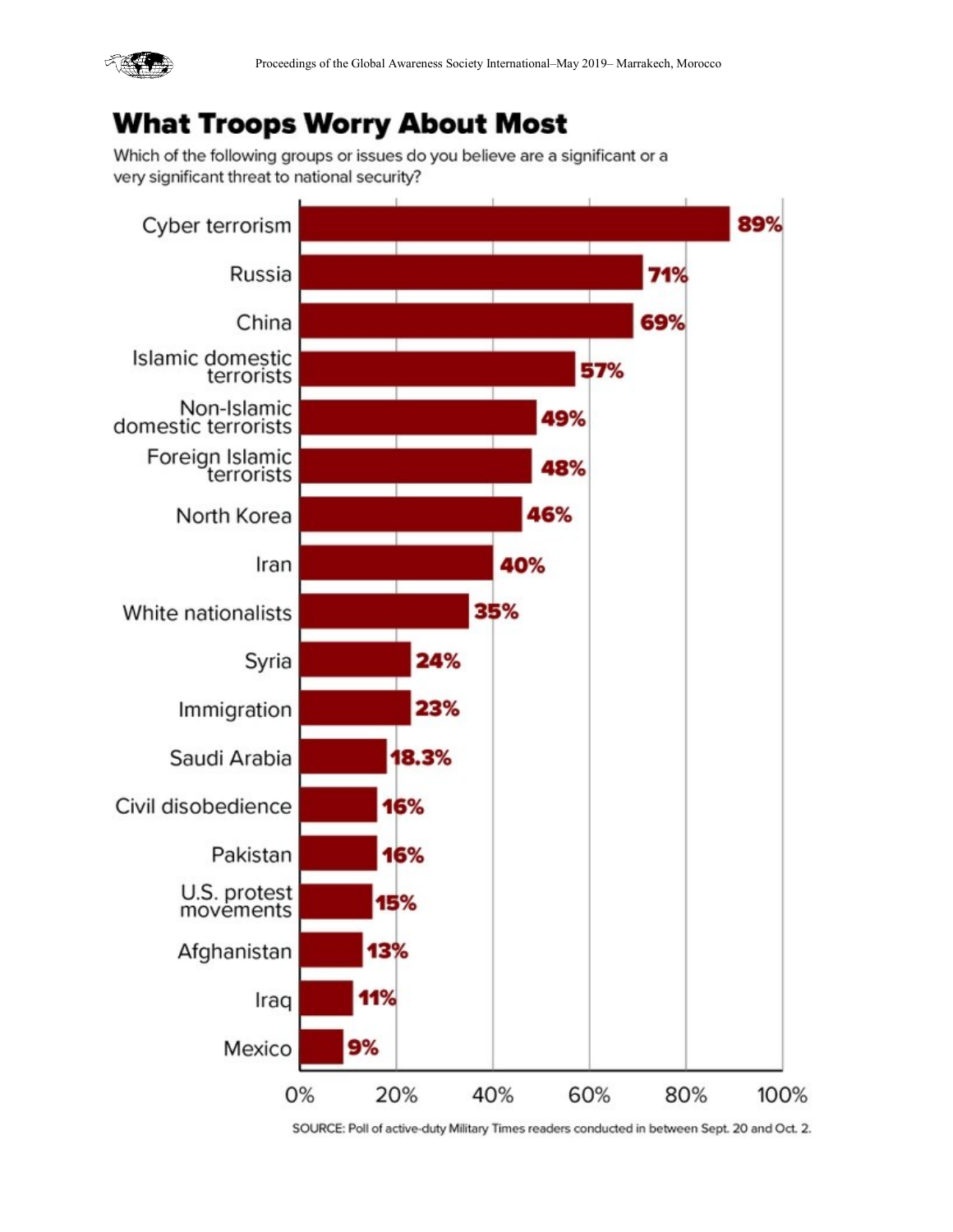

The students in this exploratory research have strong beliefs about why the USA would go to war, however their attitudes for personally joining the fight are very different from what they believe to be the national dogma. "Greed or 'us' verses 'them' isn't going to get us ahead. The world already has too much greed. Top priorities should be to build the U.S., for example-drop the poverty rates, spread awareness and help other nations" (female, age 19, Democrat, born in the USA). "I chose human rights as the most important reason" (female, age 19, Republican, born in the USA). "I think that people, all people, should be considered when we think about war. The safety of humanity should be considered first, then our nation. Also, considering the environment which could impact everyone in a negative way. I think the U.S. worries too much about power…everyone has human value and should be considered when entering war, and war should be the last resort. We can't always allow personal ideas to get in the way, cause a war, and impact billions of people. Hate and immediate action should not be the cause for direct action of war. War can't solve everything" (female, age 19, Independent, born in the USA).

Again, stating the quote from Generational Kinetics, "generation-shaping trends are most influential as people come of age, which means that members of a particular generation will develop and share similar values, beliefs, and expectations". The world is a vastly different place then it was after WWII. How do we bridge opposing viewpoints? Education is not only a foundation for individual security, but also for global security (Karaffa, 2015). Christopher Williams' article "Education and Human Survival" (2000) assesses the discipline of international education and the global security framework. The fundamental rationale of global security is the assurance of human survival. Many of the Founders (Washington, Adams, Jefferson, Franklin) of the United States of America believed that an informed citizenry was necessary for the survival of the newly created country. "There has always been a linkage in the United States between the rights and duties of national citizenship and public education" (Thornton, 2005, p. 81). Thornton proceeds to position his case for incorporating Internationalism into the curriculum by stating the world's nations have become "more interdependent…Americans now live in a world in which vital civic concerns routinely cross national boundaries" (pp. 81-82). The Liberal Arts are:

> understood as the key to survival in any field that is subject to change over time. The standard definition of liberal arts education implies a program of study designed to foster capacities of analysis, critical reflection, problem solving, communication, computation and synthesis of knowledge from different disciplines. Its goal is to provide students with an intellectual, historical, and social context for recognizing the continuity between the past and future and for drawing on the human capacity of reason to understand human experience, to question the values dimension of human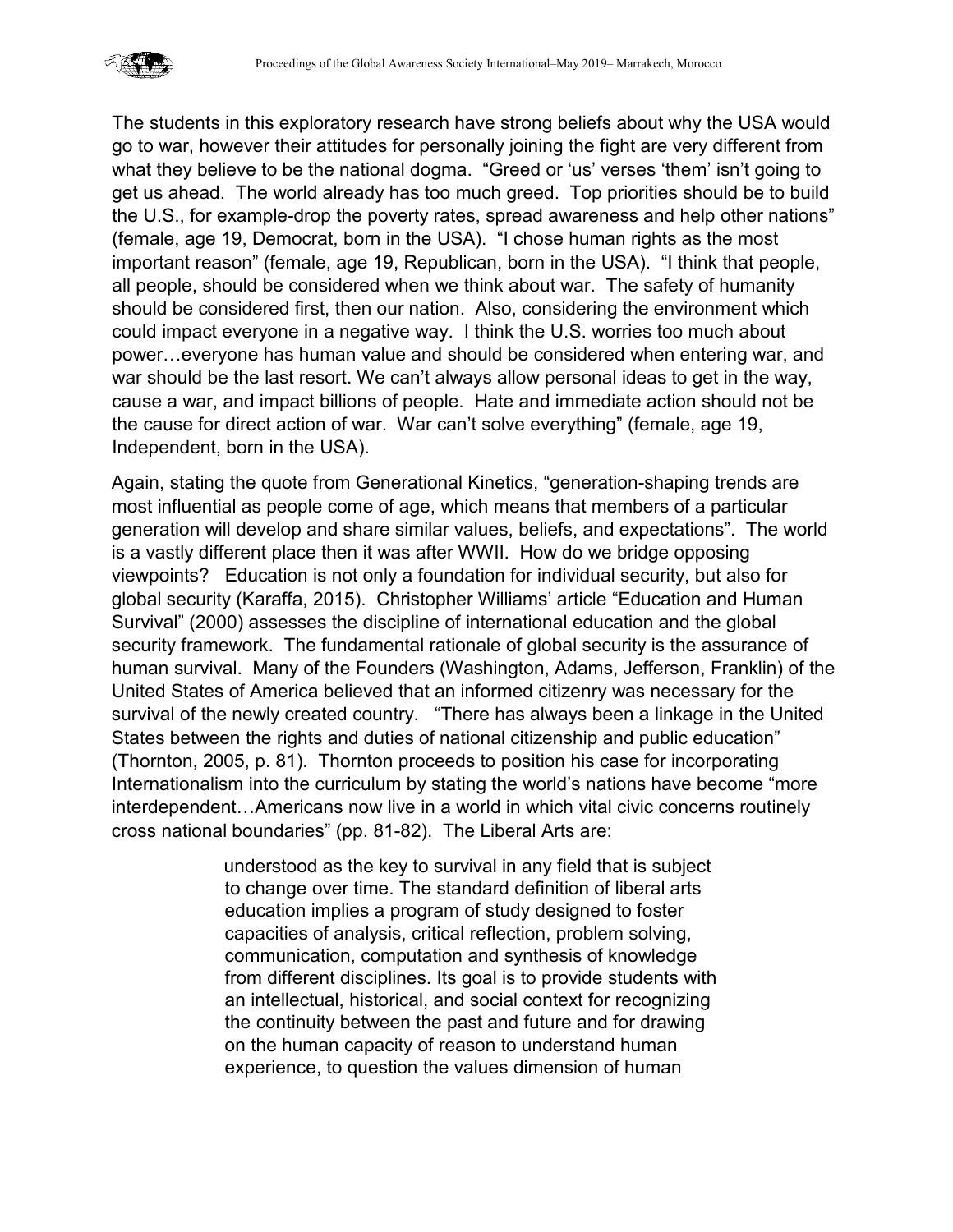

enterprise, and to articulate the results of this process of thinking. (Nolan, 2010, Online)

For two thousand years Western civilization held the belief of a "final end" and education was oriented to the "highest good" as the central concern for humanity (Glyer & Weeks, p. 12). The Liberal Arts support the understanding that social phenomena are "interpreted entities whose existence and qualities are dependent in a large part on people's meaning-making practices" (Harris, 2008, p. 233). We need to understand the "other." We need to understand the moral, political, religious, social and psychological struggles for power between competing entities or ideologies where perceptions, misperceptions, interpretations and misinterpretations can be deadly (Karaffa, 2012, 2015).

## **Limitations**

Limitations include: time, money, access to a variety of respondents, and current events. Two event happened shortly before this study was conducted: The Squirrel Hill Synagogue shooting on October 7, 2018; and the police shooting of an unarmed teenager on June 19, 2018. The officer was acquitted on March 22, 2019. In response to the synagogue shootings, a very popular phrase and now T-shirt became popular in Pittsburgh; "Stronger than Hate". The police shooting of unarmed teenager three times in the back triggered a visceral reaction in many of the students and produced several discussions in the Introduction to Sociology class concerning the issue of what is legal verses what is ethical. One student stated that "we have been in recent threats and crisis" citing school and mass shootings (female, 19, Democrat, born in the USA). The qualiquantological method is based on the researcher's interpretation. It is quite possible for different researchers to have different interpretations of the data; this is a limitation and an advantage. Also, the difficulty of condensing so much rich data collected from this brief exploratory research into a concise summary.

#### **Future Research**

Good exploratory research should raise more questions than it answers. Future research would include the words: terrorism, cyber threats, nuclear threats. The current statement (#12) "control over scare resources (water, oil, etc.) would be separated into two statements: control over scarce resources, such as oil; and control over scarce resources, such as water. Also, a bigger, more diverse sample populations: generational, urban/rural, educational level, political affiliation, female/male, and a history of familial military service starting either pre or post conscription 1973.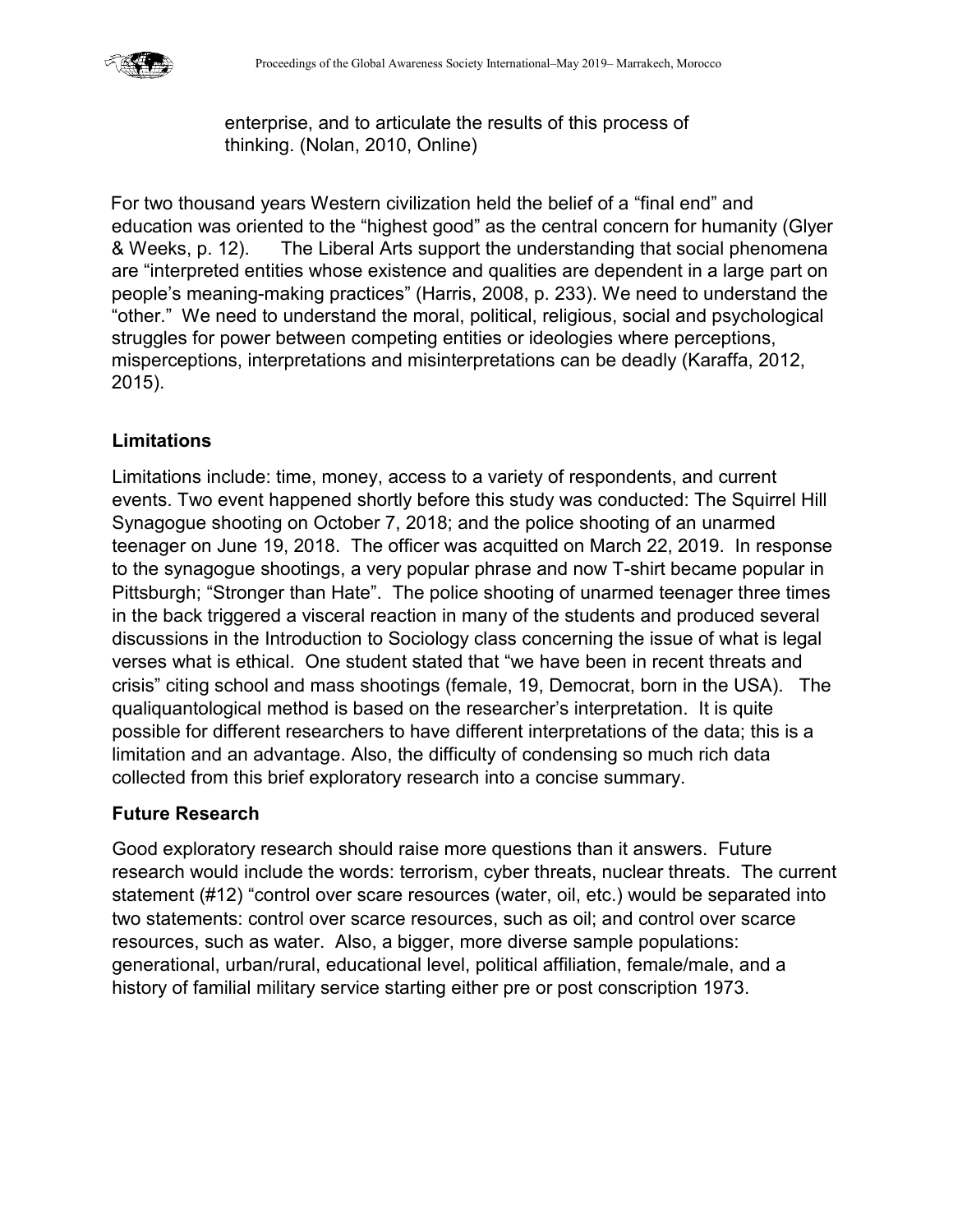

## **REFERENCES**

Abercrombie, N., Hill, S., & Turner, B. (2006). *Dictionary of sociology* 5th ed. Penguin Books: New York.

Abizadeh, A. (2011). Hobbes on the causes of war: A disagreement theory. *The American*

*Political Science Review, 105*(2), 298-315. doi:http://dx.doi.org.carlow.idm.oclc.org/10.1017/S0003055411000098

Atlanta Magazine.

[https://www.atlantamagazine.com/90s/desert-storm-the-first-war-televised-live-around](https://www.atlantamagazine.com/90s/desert-storm-the-first-war-televised-live-around-the-world-and-around-the-clock/)[the-world-and-around-the-clock/](https://www.atlantamagazine.com/90s/desert-storm-the-first-war-televised-live-around-the-world-and-around-the-clock/) 

Cano, S. M. (2019). From Spirituality Everything is Connected: Revolutions for Living with

Equity and Eco-justice. Feminist Theology: The Journal of the Britain & Ireland **School** 

of Feminist Theology, 27(2), 195–210. [https://doi](https://doi-org.carlow.idm.oclc.org/10.1177/0966735018814671)[org.carlow.idm.oclc.org/10.1177/0966735018814671](https://doi-org.carlow.idm.oclc.org/10.1177/0966735018814671)

Carlow University. [https://www.carlow.edu/Vision\\_Mission\\_Values\\_Philosophy.aspx](https://www.carlow.edu/Vision_Mission_Values_Philosophy.aspx)

Center for Generational Kinetics.<https://genhq.com/faq-info-about-generations/>

Chen, D. (2013). Why Nations Fight. *Australian Journal of International Affairs*, *67*(1), 120–

121. https://doi-org.carlow.idm.oclc.org/10.1080/10357718.2013.748281

Churchman, D. (2013). Why we fight : The origins, nature, and management of human conflict.

Retrieved from https://ebookcentral-proquest-com.carlow.idm.oclc.org

Coker, C. (2011). Why nations fight. *Ethics & International Affairs, 25*(3), 385-387. doi:http://dx.doi.org.carlow.idm.oclc.org/10.1017/S0892679411000311

Crotty, M. (1998). *The foundations of social research: meaning and perspective in the research process*. Thousand Oaks, California: SAGE Publications.

Dickinson, T. (2013). Rape: Weapon of War and Genocide. *International Journal on World Peace*, *30*(4), 93–96. Retrieved from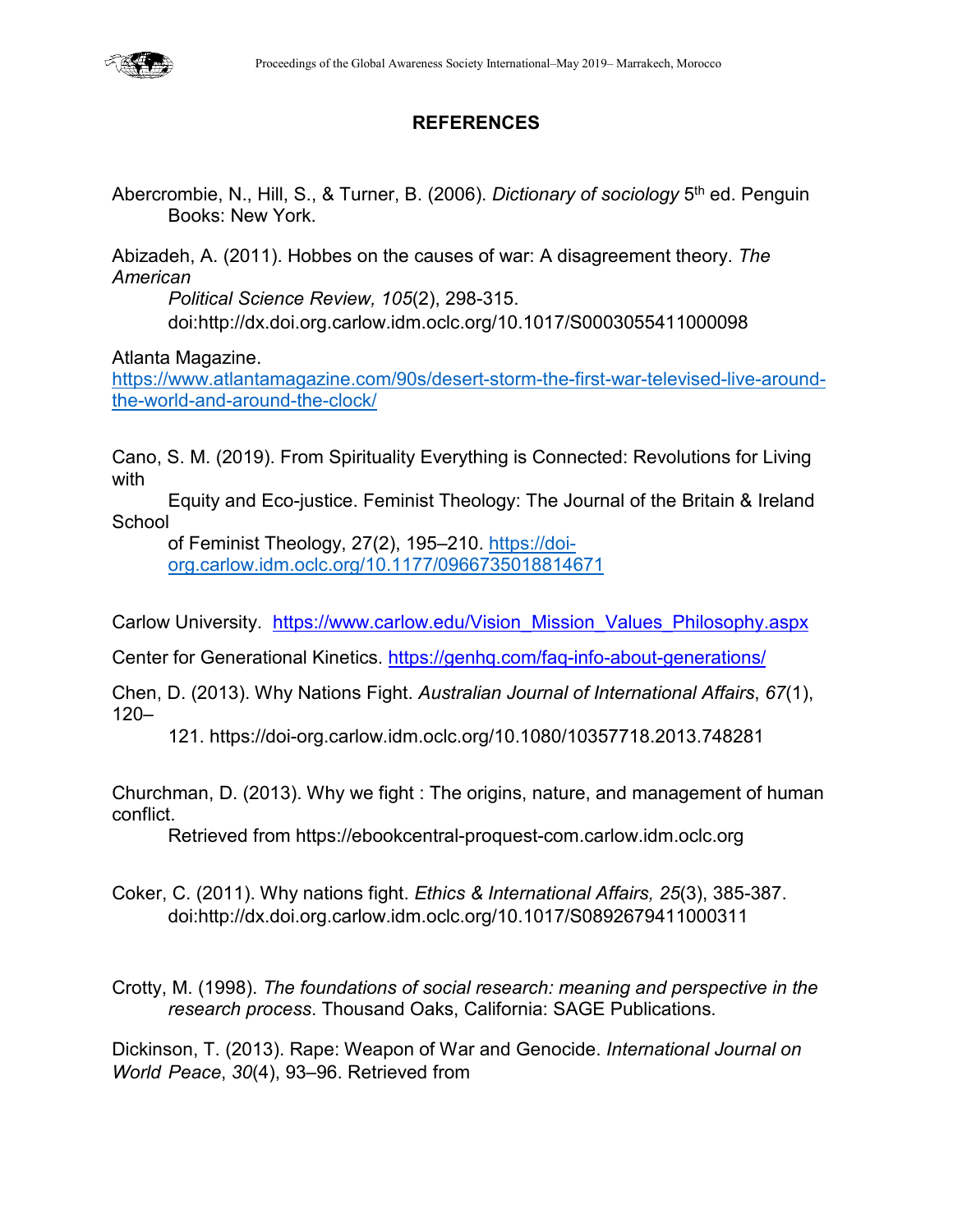

[http://search.ebscohost.com.carlow.idm.oclc.org/login.aspx?direct=true&db=a9h](http://search.ebscohost.com.carlow.idm.oclc.org/login.aspx?direct=true&db=a9h&AN=9) [&AN=9](http://search.ebscohost.com.carlow.idm.oclc.org/login.aspx?direct=true&db=a9h&AN=9) 3262276&site=ehost-live&scope=site

- Dooley, K., & Patten, J. (2013) *Why politics matters*. Wadsworth Cengage Learning: Boston.
- Glyer, D., & Weeks, D. L. (1998). *The liberal arts in higher education .* Lanham, MD: Azusa Pacific University.

Harris, S. R. (2008). Constructionism in Sociology. In J. A. Holstein, & J. F. Gubrium, *Handbook of constructionist research* (pp. 231-247). New York: The Guilford Press.

Karaffa, C. (2012). *Intellectual Courage and the Social Construction of Terrorism: Embodying Reality*. Pittsburgh: University of Pittsburgh.

Karaffa, C., The Social Construction of Terrorism. In *Terrorism and Counterterrorism Today*, ed. M. Deflem. Sociology of Crime, Law, and Deviance, Vol. 20. Bingley, UK: Emerald. September, 2015.

Kavaiski, E. R. . (2012). Why Nations Fight: Past and Future Motives for War. *Canadian Journal of History*, *47*(1), 201–203. [https://doi](https://doi-/)org.carlow.idm.oclc.org/10.3138/cjh.47.1.201

Military Times. [https://www.militarytimes.com/news/pentagon](https://www.militarytimes.com/news/pentagon-congress/2018/10/16/why-%09todays-troops-fear-a-new-war-is-coming-soon/)congress/2018/10/16/why- [todays-troops-fear-a-new-war-is-coming-soon/](https://www.militarytimes.com/news/pentagon-congress/2018/10/16/why-%09todays-troops-fear-a-new-war-is-coming-soon/)

Moyers. [https://billmoyers.com/2014/06/27/the-first-iraq-war-was-also-sold-to-the-public](https://billmoyers.com/2014/06/27/the-first-iraq-war-was-also-sold-to-the-public-based-%09on-a-pack-of-lies/)based- [on-a-pack-of-lies/](https://billmoyers.com/2014/06/27/the-first-iraq-war-was-also-sold-to-the-public-based-%09on-a-pack-of-lies/)

Nolan, E. I. (2010). The 2010 High School Graduate. Liberal Arts Education: A foundation for success, from http://www.thehighschoolgraduate.com/editorial/DE/liberalarts.htm

Oldest.<http://www.oldest.org/politics/members-us-congress/>

Olufunmilade, F. M. (2017). Terrorism and counter-terrorism in nigeria: An overview of boko haram. *Affrika, 7*(1), 135-146. Retrieved from

[http://carlow.idm.oclc.org/login?url=https://search-proquest](http://carlow.idm.oclc.org/login?url=https://search-proquest-)com.carlow.idm.oclc.org/docview/1943051341?accountid=38069

Quorum. [https://www.quorum.us/data-driven-insights/the-115th-congress-is-among-the](https://www.quorum.us/data-driven-insights/the-115th-congress-is-among-the-oldest-%09in-history/175/)oldest- [in-history/175/](https://www.quorum.us/data-driven-insights/the-115th-congress-is-among-the-oldest-%09in-history/175/)

Tenai, N. K. (2017). Impoverishing and dehumanising violence against women: An opportunity for service by churches in Eastern Democratic Republic of Congo. *Verbum et Ecclesia*, *38*(1), 1–10. https://doi-org.carlow.idm.oclc.org/10.4102/ve.v38i1.1634